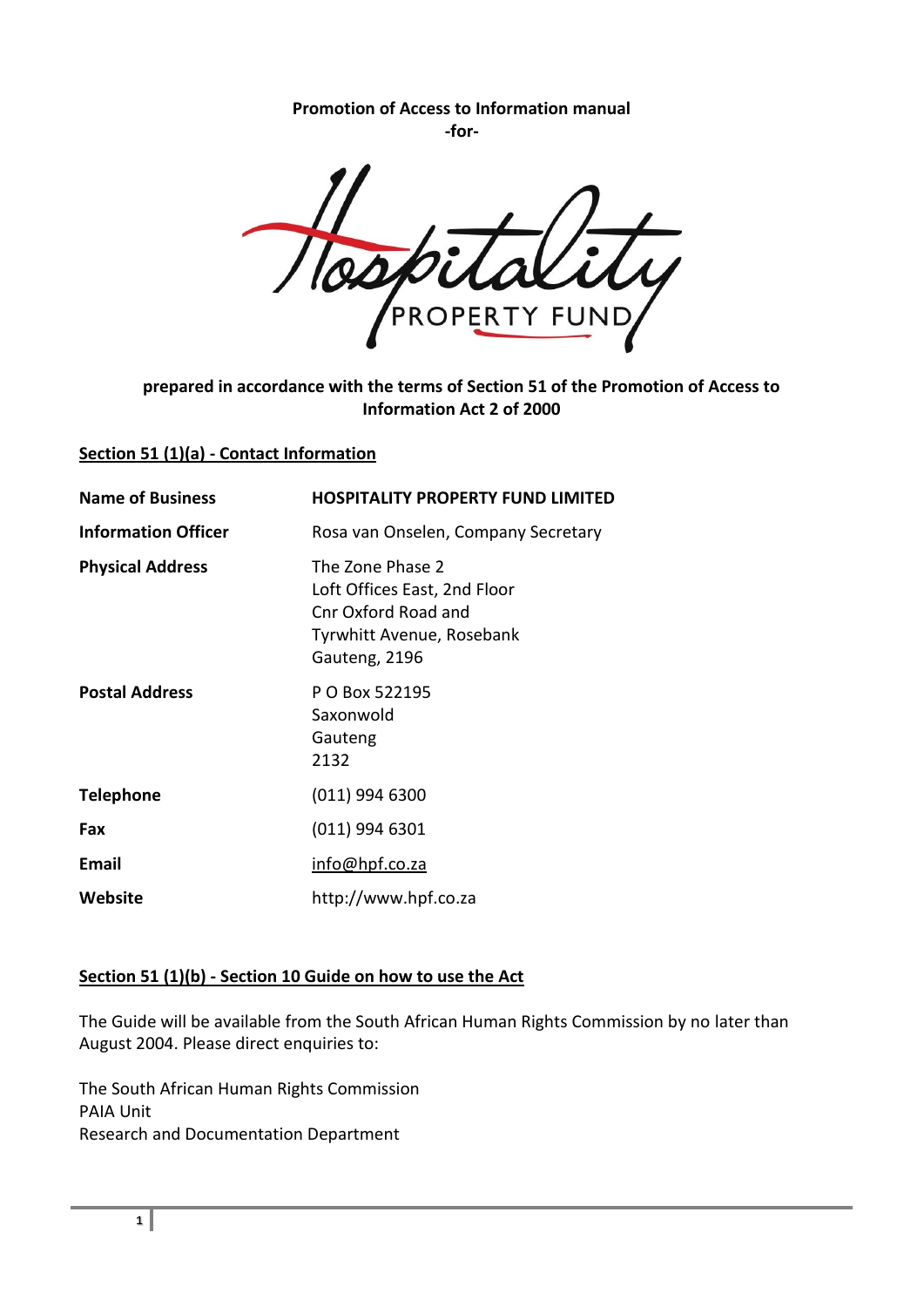| <b>Postal Address</b> | Private Bag X2700<br>Houghton<br>2041 |
|-----------------------|---------------------------------------|
| <b>Telephone</b>      | +27 11 484 8300                       |
| Fax                   | +27 11 484 7146                       |
| <b>Email</b>          | PAIA@sahrc.org.za                     |
| Website               | http://www.sahrc.org.za/              |

## **Section 51 (1)(d) - Records available in terms of other legislation**

- 1. Basic Conditions of Employment No. 75 of1997
- 2. Companies Act No. 61 of 1973
- 3. Compensation for Occupational Injuries and Health Diseases Act No.130 of 1993
- 4. Employment Equity Act No. 55 of 1998
- 5. Income Tax Act No. 95 of 1967
- 6. Labour Relations Act No. 66 of 1995
- 7. Occupational Health & Safety Act No. 85 of 1993
- 8. Skills Development Levies Act No. 9 of 1999
- 9. Skills Development Act No. 97 of 1998
- 10. Unemployment Insurance Act No. 63 of 2001
- 11. Value Added Tax Act No. 89 of 1991

### **Section 51 (1)(c) and (1)(e) - Access to records held by HOSPITALITY PROPERTY FUND LIMITED**

- (i) Records which are available without a person having to request access in terms of the Act Section 52 (2)
	- 1. Hospitality Property Group comprises the companies set out in Annexure A to this manual and are also covered by this manual. Hospitality Property Fund Limited's website contains a vast amount of information which includes forecasts, financial results, integrated report and regulatory documentation and is accessible to anyone who has access to the Internet.
- (ii) Records which are available to a person who requests access
	- 1. Administration: Lease agreements; maintenance contracts; software licenses; insurance policies
	- 2. Human Resources: employment contracts and records; remuneration records
	- 3. Financial: Annual Financial Statements; Annual Budget
	- 4. Operations: Minutes of meetings; Policies; Rules and procedures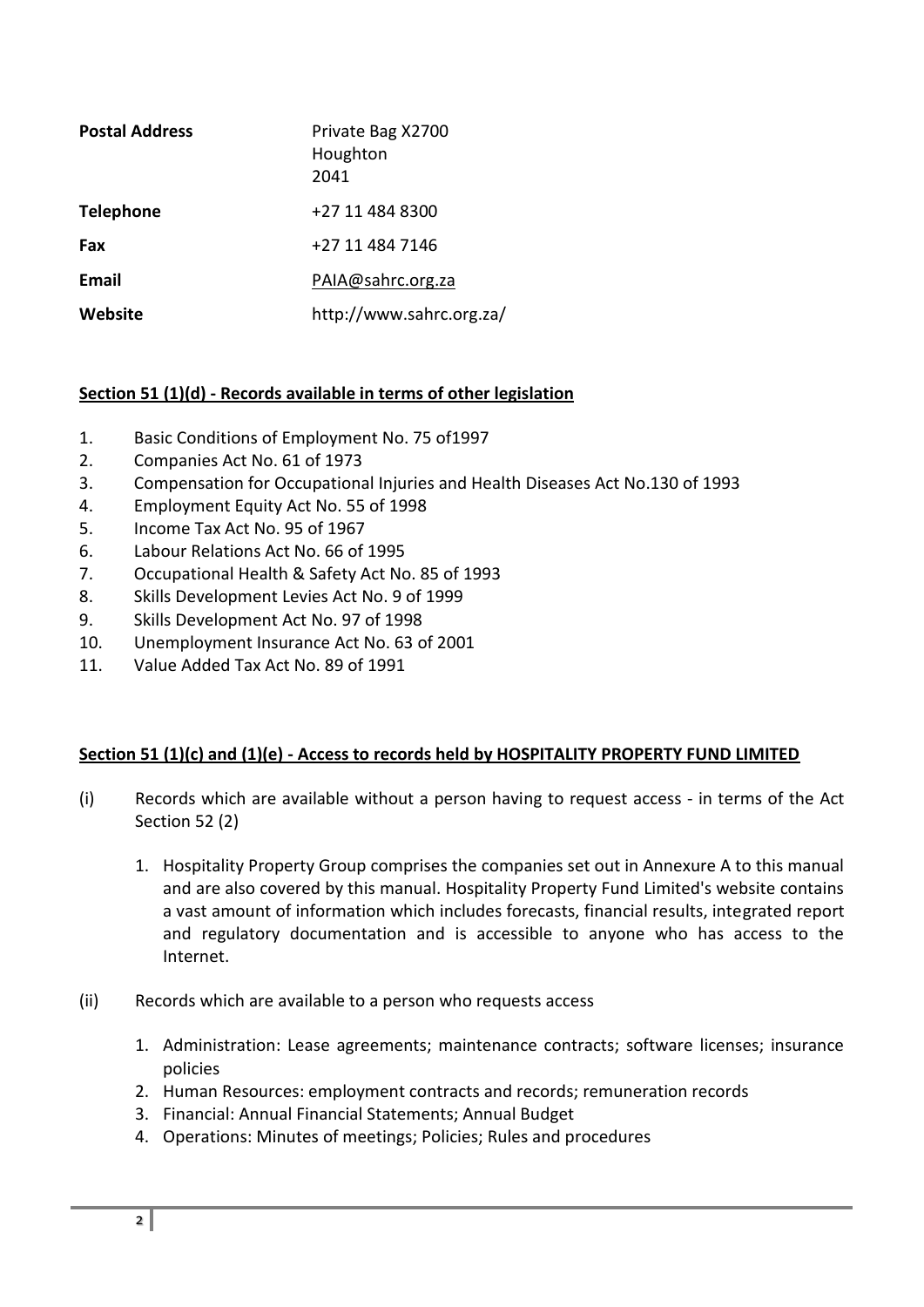### (iii) Procedure for requesting records

- 1. The requester must use the prescribed form to make the request
- 2. The request must be addressed to the head of HOSPITALITY PROPERTY FUND LIMITED
- 3. The request must be made using the postal address or electronic mail address of HOSPITALITY PROPERTY FUND LIMITED
- 4. The requester must properly detail their request on the form so that the head of HOSPITALITY PROPERTY FUND LIMITED can properly identify the record and the requester
- 5. The requester must indicate the form of access that is required
- 6. The requester must also indicate if any other manner is to be used to inform the requester stating the particulars of such manner
- 7. The requester must identify the right that is to be exercised or protected and provide an explanation of why the requested record is required for the exercise or protection of that right
- 8. Where a request is made on behalf of a third party, the requester must submit proof of the capacity in which the requester is making the request to the satisfaction of the head of HOSPITALITY PROPERTY FUND LIMITED

### **Fees**

A requester who seeks access to records containing personal information on that requester is not required to pay a fee. All other requests must pay the require request fees.

- 1. The head of HOSPITALITY PROPERTY FUND LIMITED will notify the requester of the requirement to pay the prescribed fee (if any) before further processing the request
- 2. The fee that must be paid to HOSPITALITY PROPERTY FUND LIMITED is ZAR50. The requester may lodge an application to the court against the payment of the required fee
- 3. After the head of HOSPITALITY PROPERTY FUND LIMITED has made a decision on the request, the requester must be notified in the required form
- 4. If the request is granted then a further access fee may be payable for the search, retrieval, reproduction and preparation of the record that has been requested as well as any time in excess of the prescribed hours to do so

| Photocopies, printed pages                                   | The fee for a copy of the manual is ZAR1.10 for every A4-size page or<br>part thereof.<br>The fee for every photocopy of an A4-size page or part thereof is<br>ZAR1.10.<br>The fee for every printed copy of an A4-size page or part thereof for<br>any record held on computer, electronically or in machine-readable<br>format is R0.75 |
|--------------------------------------------------------------|-------------------------------------------------------------------------------------------------------------------------------------------------------------------------------------------------------------------------------------------------------------------------------------------------------------------------------------------|
| <b>Electronically stored and</b><br>machine readable formats | The fee for a copy of any electronic record shall be ZAR70 per<br>compact disc required to provide that data.                                                                                                                                                                                                                             |
| <b>Visual images and records</b>                             | The fee for the transcription of visual images is ZAR40 per A4-size<br>page or part thereof.<br>The fee for the reproduction of any visual images is ZAR60.                                                                                                                                                                               |